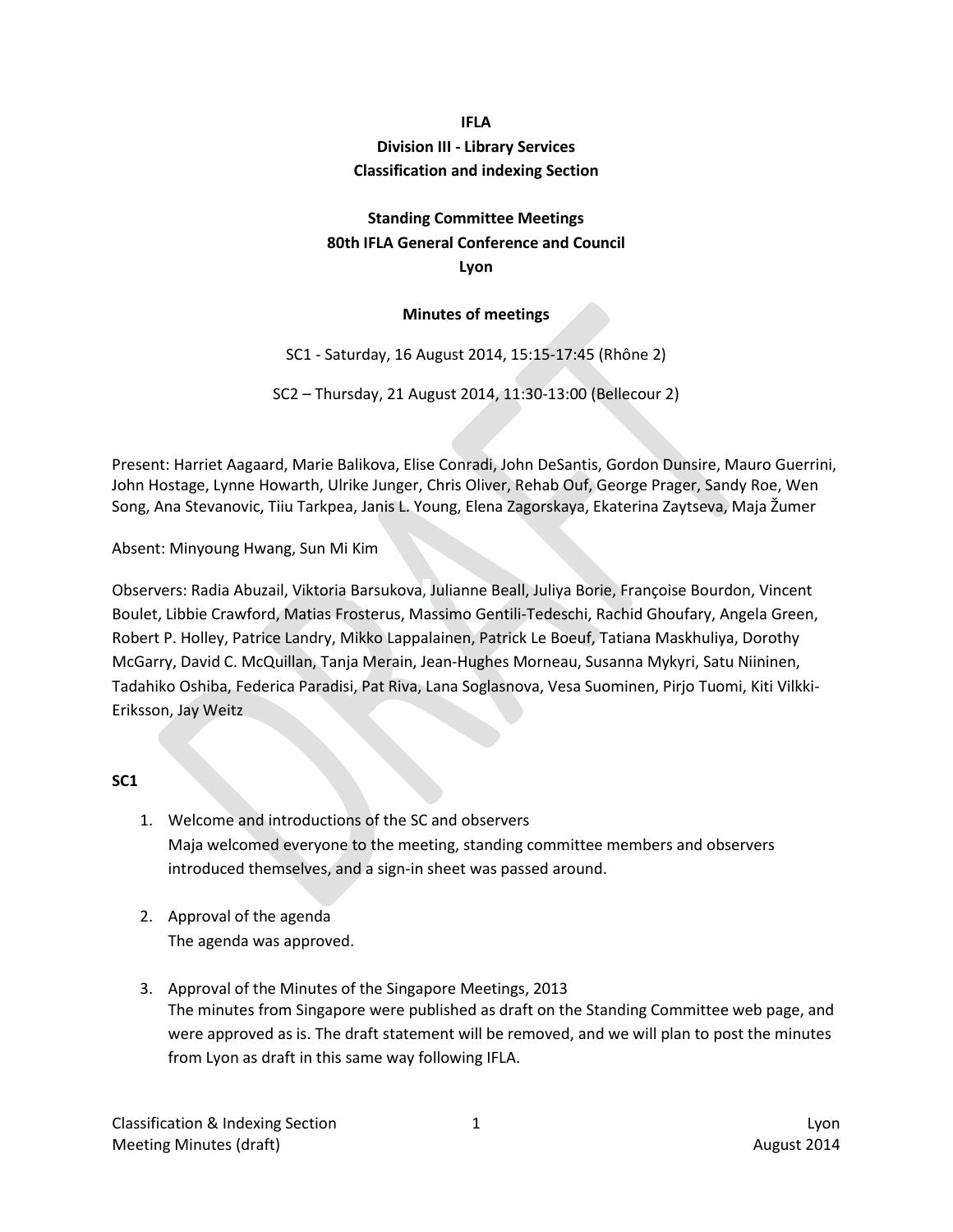### 4. Financial report

4.1 Admin funds. This year Admin funds have been reduced from \$300 to \$150 per standing committee because most were not spending it, including this standing committee.

4.2 Project funds. Namespaces was the only project for which funds were requested. It was not funded, and it will not be funded as a project in future (Gordon will talk about this in his report). The call for project funds will be out in October again this year. Patrice was not explicit but in the Cataloguing SC he mentioned that there would be some changes. Maja is assuming that our two SC working groups may consider some project funding for meetings. By the time the call is out in fall, we should know more about what the procedure will be.

- 5. Report from the Division & Professional Committee Today we had the officers' training session and a few of the things that were brought up were:
	- Everyone should look at the **IFLA Trend Report**
	- The [Lyon Declaration](http://www.lyondeclaration.org/) is available now but will be officially launched on Monday. If you are able to sign for your institution, please do so.
	- There are two upcoming IFLA Market sessions for which someone from each SC needs to attend, and then report in the next SC meeting: Session 67D Producing IFLA standards – a "how to" session for IFLA units, and Session 67B Professional activities - what makes an IFLA unit successful?

Maja will attend the standards one. Sandy volunteered to attend the second.

This coming year is a nomination one. Those who are eligible for a second term, make sure you find an IFLA C&I Section member to nominate you. When you serve you represent yourself, not your employer or the member that nominated you.

IFLA is looking at the structure of the organization because it's been many years since the last restructuring. They will evaluate and see whether any amendments are needed. Because of this evaluation of the organization's structure, I am wondering whether this is the time to discuss the name of the section. We talked about it last year, and we all said that 'Classification & Indexing' does not resonate well in our current environment. Have you been thinking about it; do you have any suggestions? Would "Standing Committee on Subject Access" be understood by the outside community? If there were an easy solution, we would have already had it.

The Division had a Skype meeting in the spring and surprisingly it worked well - even with 20 people. It showed again what had already been obvious at the meeting in Singapore; our Division is very heterogeneous, and could be labelled as "Other" because we have bibliographic control, indigenous populations, knowledge organization, children's services, reference services, etc. We have been discussing for some while the added value of this division structure if there are such huge differences. We asked for some way of working closer with the former Bibliographic Control Division, and already we have come together to organize the open session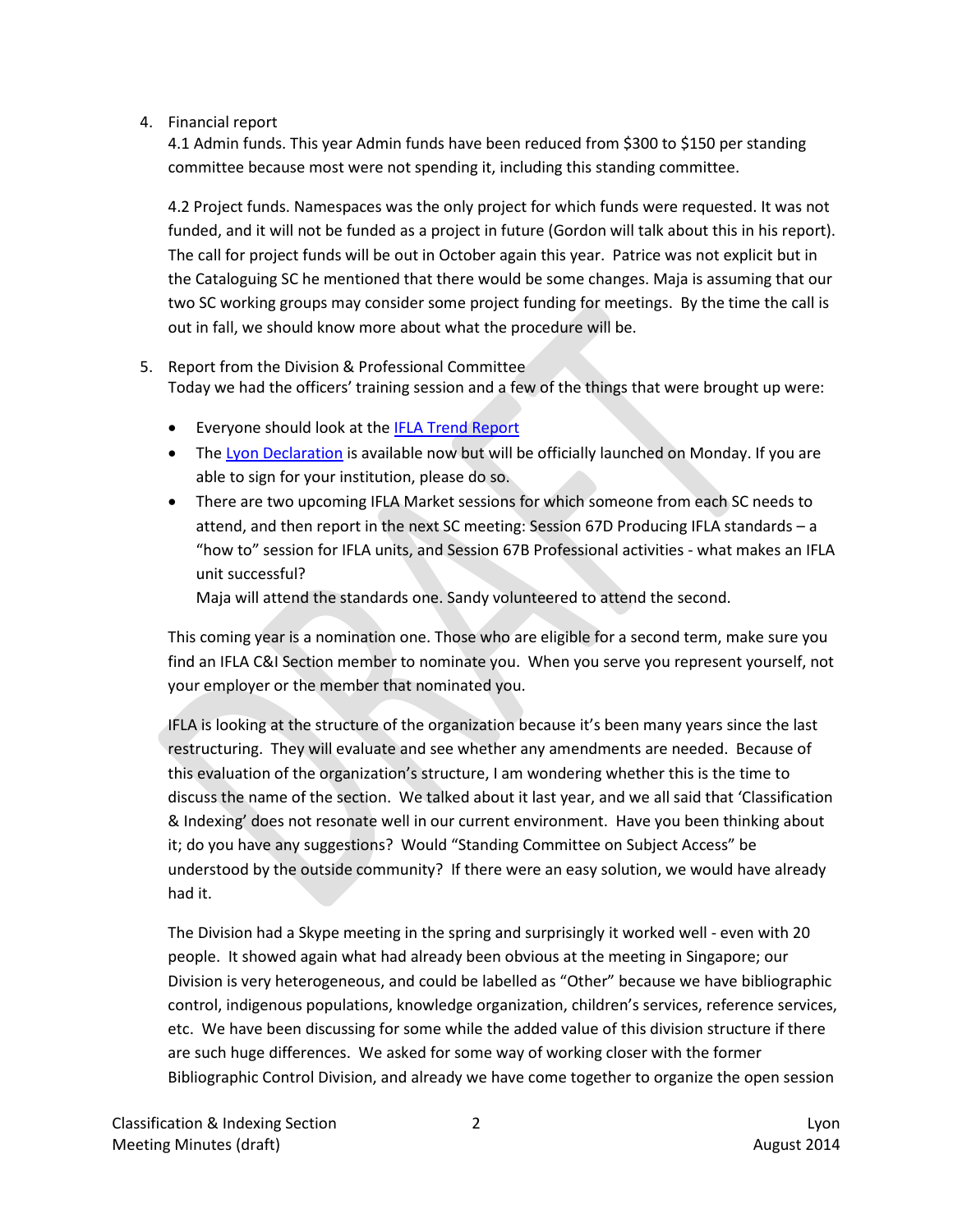that will be held here in Lyon. The Division chair is listening and quite receptive to our work. If there is anything that you feel needs to be brought to the division meeting tomorrow, please let me know.

## 6. Section Development since the last meeting

### 6.1 Working Groups

### 6.1.1 Namespaces Technical Group (NTG)

Gordon Dunsire: The NTG has been funded as a project by IFLA for 3 years, and at the end of each year the group has been told that the PC will consider more permanent funding. This year when they applied for project funding, the decision of the PC was not to give any funding to the NTG but instead to begin a process to reorganize the group so that in future it would have a more permanent funding base. The outcome of the discussions of terms of reference, and so forth – the NTG will be off the books as of Wednesday at the close of this meeting. There is a meeting of the group on Wed. 1:15- 3:45 (room Tête d'Or 1). The group published its guidelines and two draft guidelines on using IFLA namespaces and we expect the individual bodies to adopt these standards for their particular purposes, and a document on how to bridge between one namespace to another. FRBRoo – preparing for upload into the Open Metadata Registry. The ISBD also has a report on this, as they are also focusing on namespace, and the relationship between the ISBD Review Group and the Joint Steering Committee (JSC). Issues of what is now a non-existent IFLA group and the outside bodies to which it liaises. Gordon was asked and agreed to write a report that we can include in the C&I annual report that encapsulates the 4 year project, Namespaces.

# 6.1.2 Genre/Form Working Group

George Prager: The working group currently has 11 members including 8 from our Section, 1 from the Cataloguing Section, 1 from the FRBR Review Group, and 1 member from outside the two sections: George Prager (Chair), Marie Balikova, Ulrike Junger, Harriet Aagaard, Lynne Howarth, Rehab Ouf, Ana Stevanovic, Janis Young, Bobby Bothmann, Viktoria Lundborg, and Patrick Le Boeuf. We came up with 8 tasks (see [http://www.ifla.org/node/8526\)](http://www.ifla.org/node/8526). The Working Group is now working on developing a survey to national libraries about genre/form issues. We came up with a list of questions, and just put it into SurveyMonkey software. In Lyon we will meet after the SC2 to finalize the survey questions. After our preliminary test survey, we will send the finalized survey out to as many national libraries as we can get the names for. The group is also planning to create links between equivalent terms and various genre vocabularies.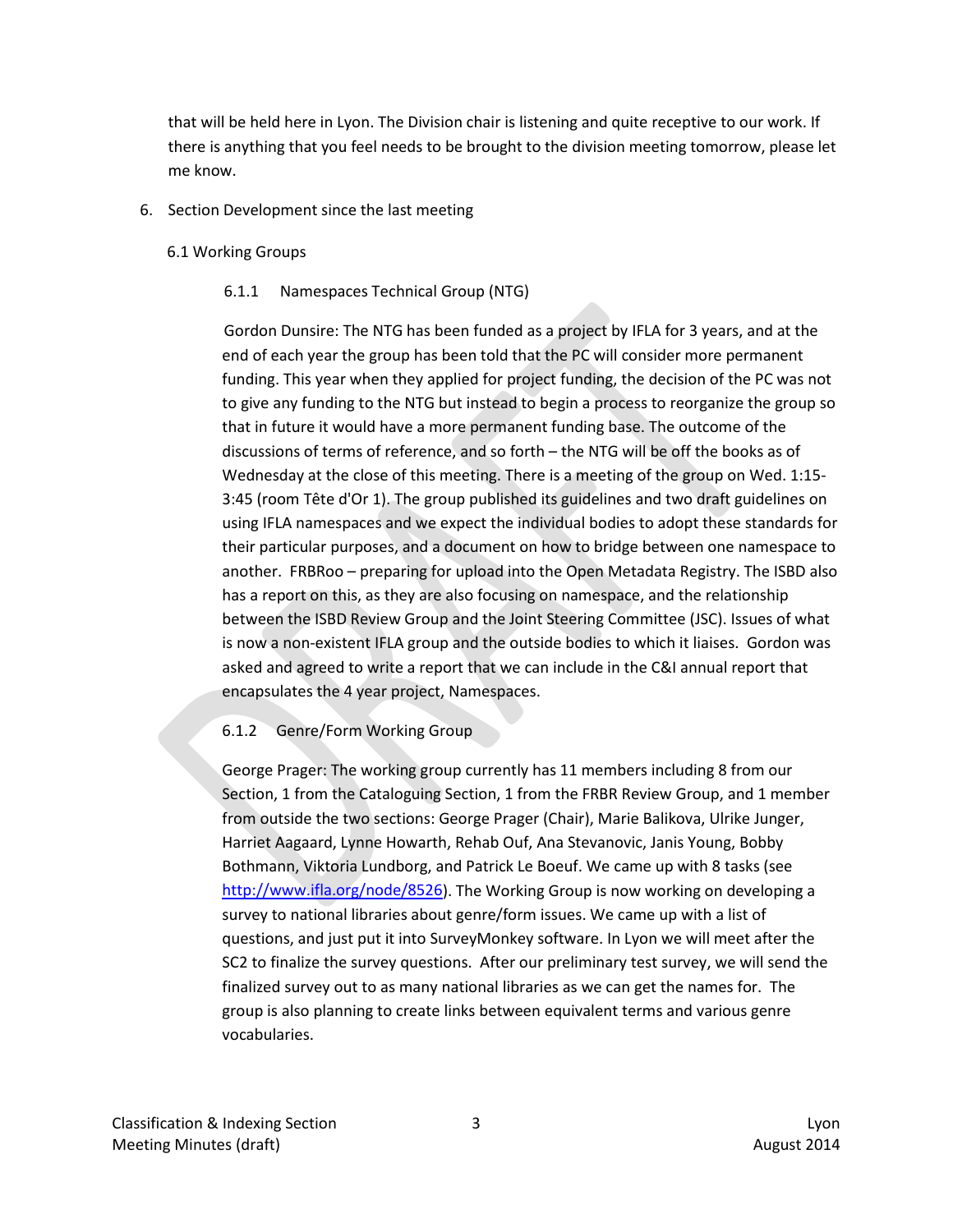Question: Did you want feedback? George: Yes, once the WG is OK with the list of survey questions, he will send it out for comments.

#### 6.1.3 Subject Access in the New Environment WG

This Working Group on worldwide trends is currently comprised of Harriet Aagaard, Marie Balikova, Elise Conradi, Sandy Roe, Tiiu Tarkpea, and Maja Žumer (Chair). We used this year to decide what we wanted to do and what can be done; we haven't achieved much. We had a Skype meeting, we discussed over email. We did decide that our first step should be to get an overview of interesting developments in subject access. We are now actively seeking information on interesting things being done in subject access in national or other libraries – anything that goes beyond the traditional way. We will have an informal meeting of our group and will try to coordinate a time for it during Lyon, and are hoping to have more to report next year. We are open to suggestions and new volunteers.

Gordon: The Linked data satellite meeting seemed to be very successful, and one of the presenters expressed interest in MACS (Multilingual Access to Subjects) becoming the VIAF of subjects. Maja: I am aware of MACS, 70,000 mappings among RAMEAU for French, LCSH for English, and SWD for German. It is an incredible work, and something to follow. If you hear of anything interesting, please contact any of the members of the working group.

# 6.1.4 MulDiCat (Multilingual Dictionary of Cataloguing Terms and Concepts)

Maja: Work on MulDiCat has been stalled for some time. It has been part of C&I for administrative reasons. The situation is now that some infrastructure was developed to support editing, entering the terms and editing the vocabularies. During this time when RDA is being translated into multiple languages, and we have all these models that are also being translated, this resource could really be valuable. Talked with Cataloguing – it is an important project, it should go on, and perhaps the Standards Committee should be its natural home. Patrice agreed but said that he would like to settle everything with Namespaces, and then will go on to dealing with MulDiCat. We will still need a group to coordinate the ongoing work. Nothing has been decided yet on the structure. It would have to be something joined by or initiated by the Cataloguing Section with some membership on our part. Is anyone willing to take the lead on that?

Gordon: There are two operations that would have to be considered: 1) expanding the vocabulary. Currently MulDiCat only includes terms extracted from the International Cataloguing Principles (ICP) and has translated them into 17 languages. There are issues with some of the translations that would have to be resolved. The JSC for Development of RDA would also be interested in using MulDiCat. Beyond expanding it beyond the terms in ICP, and we also need 2) a maintenance regimen which may be quite difficult.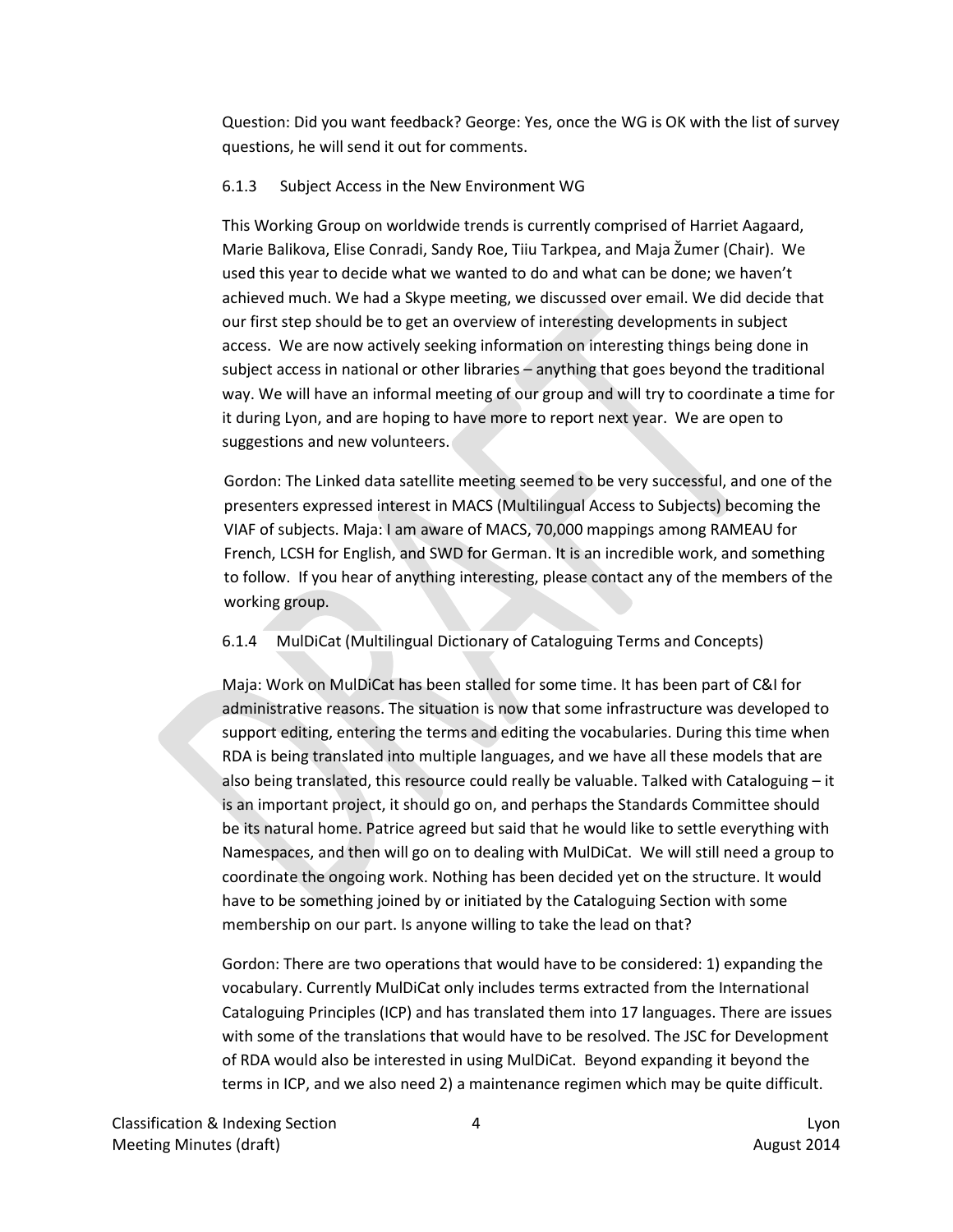Cataloging code translations themselves are ad hoc. MulDiCat needs an infrastructure; it cannot continue ad hoc. I don't think the parameters of the problem have yet been identified. Gordon sees MulDiCat as a test case; it should be showcase for IFLA's multinational, multi-lingual work in these areas. We need a lot more languages than 17. Maja: I suggest that we formally propose to the Standards Committee that they take it under their wing, and why they should. Gordon: I think the chair of the C&I Section and the chair Cataloguing Section should write the Chair of the Standards Committee about this matter – the translation of standards. It doesn't have to go into detail. Maja will talk to Chair of the Cataloguing Section and report at the next standing committee meeting.

#### 6.1.5 Demonyms

Janis Young: Although she proposed this project two years ago in Helsinki her workload has not enabled her to get to it; she apologized. She asked, in Pittsburgh, you are a Pittsburgher – is there an equivalent of this in Chinese, other languages? Other than a few emails, and an attempt at a terms of reference, she hasn't been able to move forward. Is there another who is interested in taking it on?

Maja: We have had this working group on our action plan for 4 years now, but at the same time this situation is not unlike MulDiCat. It is again something that would need some organizational structure and some technical structure. If there is no urgent need, she would prefer to see how things go with MulDiCat and then consider pushing it on to the Standards Committee, possibly combining it with geographical terms.

Janis: I do think this is important, and she and Gordon had talked about it coming into MulDiCat – if you go the geographic route, how would it be distinct from VIAF? The technical structure is the same; when you are ready with the content, the carrier will be ready.

Maja: At that time we will need a coordinating body.

John DeSantis: Janis, you and I both sit on SAC (American Library Association's Subject Analysis Committee), and I know you have brought it up there. Any interest? Janis: SAC was very interested a couple years ago. The management group at the Library of Congress decided that the Policy & Standards Division would create some Library of Congress Demographic Group terms (this is by an architect, this is by a nurse, and so forth) – national and first level of jurisdiction … so the scope of the demonym project and that one, is somewhat different. Outcome: This project will be tabled until we see whether/how the Standards committee deals with MulDiCat.

[break and Standing Committee photo]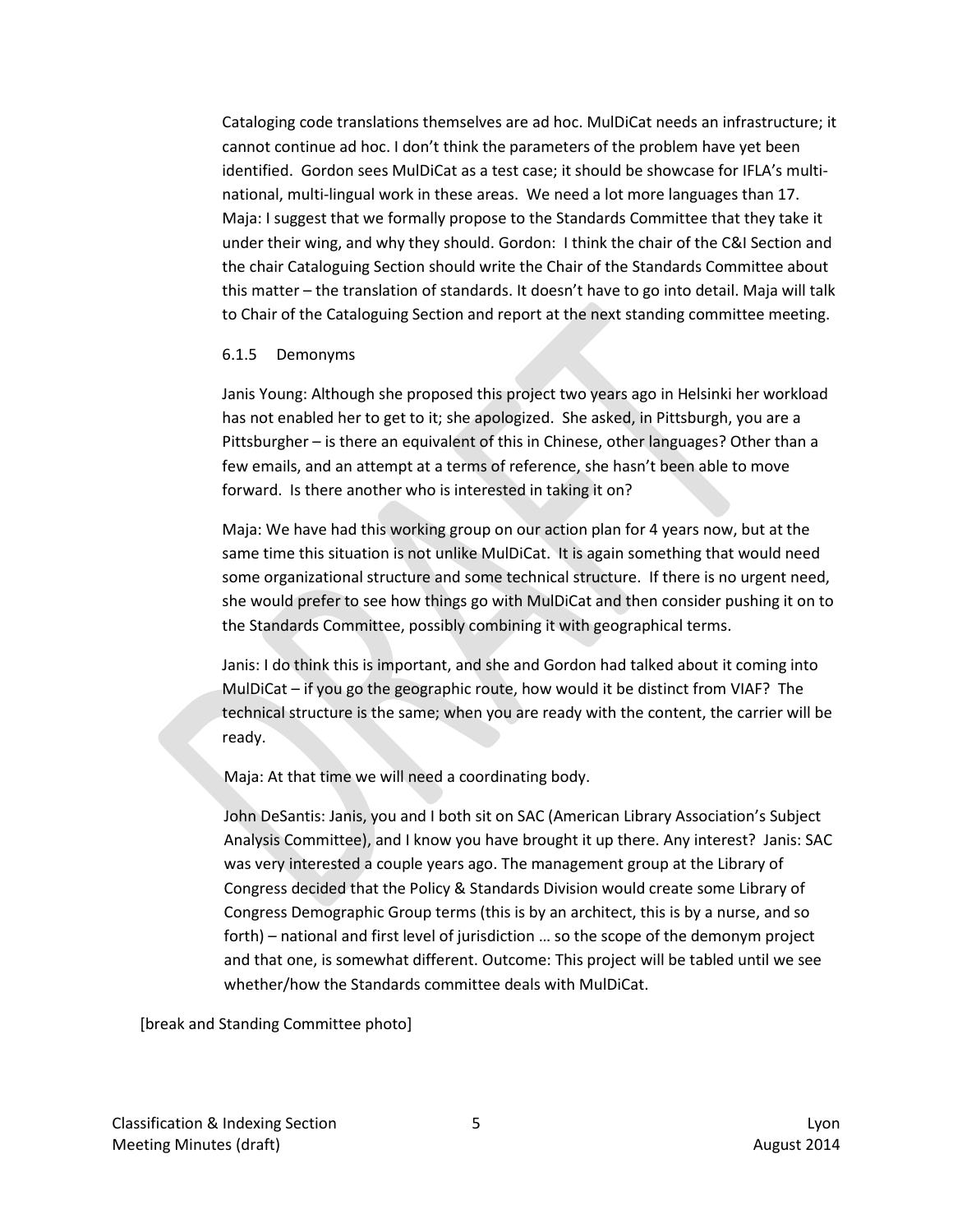#### 6.2 Report on other actions undertaken by the Section in 2013/2014

6.2.1 International Cataloguing Principles (ICP) revision group (out of Cataloguing SC)

Dorothy McGarry: After the work has been agreed upon, then the work will come to this SC and other groups, too, so we will have a chance to look at it before it goes out for worldwide review. Only 4 people are on that committee (Dorothy, Agnese, and two others). We will see it probably no later than September or October.

#### 6.2.1 FRBR review group (Chris Oliver, chair)

Translations: Translations of FRBR into Arabic and Bulgarian have become available over the past year; FRAD has also been translated into Bulgarian.

Consolidation and harmonization: During WLIC 2013, the FRBR Review Group suggested to the Cataloguing SC that an editorial group be formed. The Cataloguing SC agreed and the Consolidation Editorial Group (CEG) was created. It includes Patrick LeBoeuf, Pat Riva, Miriam Säfström, and Maja Žumer. It worked well, with lots of intense work in the past year. The group expects to bring together the new model soon. The Review Group will hold its Business meeting on Sunday from 2-4pm in Tête d'Or 2, and then will also have an all-day 9:30-5:30 offsite meeting on Friday to discuss consolidation and the model emerging from the consolidation process. If you are interested in coming as an observer, please let Chris know and she'll tell you how to get to enssib (École Nationale Supérieure des Sciences de l'Information et des Bibliothèques) where the Friday meeting will be.

It was fortuitous to have CIDOC CRM meetings at the same place and time as the FRBR CEG so that the FRBR Review Group was well represented during discussions of FRBR/CRM harmonization. Harmonization is based on harmonizing FRBRoo (an objectoriented modelling of FRBR) with the CIDOC CRM because FRBRoo is an extension of the CRM model. FRBRoo v.2 is just coming out and incorporates FRAD and FRSAD entities, attributes, and relationships (v.1 was approved in 2008). The FRBR RG has endorsed [PRESSoo](http://www.issn.org/the-centre-and-the-network/our-partners-and-projects/pressoo/) (an extension of [FRBRoo\)](http://www.cidoc-crm.org/frbr_inro.html) noting both how the standard is in fact an interpretation of FRBR, and where the differences lie. PRESSoo was developed by representatives from the ISSN International Centre and the Bibliothèque nationale de France (BnF).

The JSC contacted the FRBR Review Group about the possibility of developing a protocol between us in order to keep in step with regard to big changes happening in each area. This way we can formally stay in touch, not just by the accident of having the individual members in common that we do now.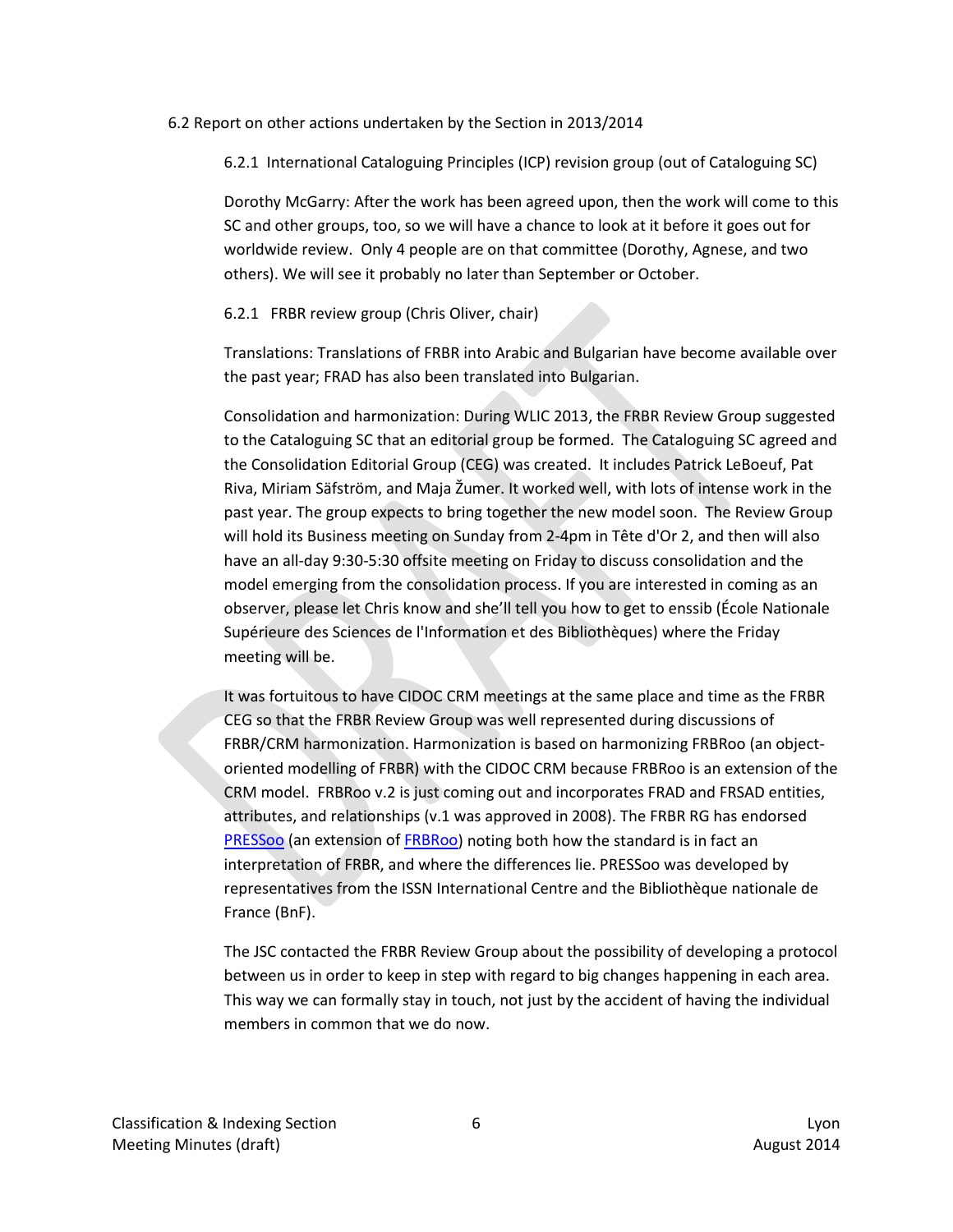## 6.2.2 Attracting new Section members

Our section needs to attract more institutional members to the Section. How? No response.

## 6.3 Section Newsletter (Harriet Aargaard)

Two newsletters (Dec. and June) have been published. She is grateful for everyone who has contributed, but would also like to ask all members of the section to contribute. She is sure that we all do interesting things in our libraries or countries. You don't have to write in good English, or if you want to write in another language we'll try to translate it. Conference reports or anything could be good. She is very fond of pictures, so send photos, please, because it makes a much more interesting newsletter to read. Are there suggestions regarding the newsletter?

Maja: All members should contribute per our action agenda. Reports don't have to be long but they draw attention and that's important, even if it is only something like, "for more information, see this webpage."

Harriet is also editor of the section's blog. There have been three posts by Gordon and six by Harriet, and a total of ten entries over this past year. She is not happy with the ability of the blog to come up as a result of a search. You could send things to her at any point during the year; they could be put in the blog immediately, and then reused in the newsletter.

Maja: This morning we were told that less than 1/3 of IFLA blogs are active at all.

6.4 Webpage (John Hostage)

John has posted the newsletters, announcements of meetings that will happen at the conference but not much else. Maja: all the established working groups should post. We also learned today that we can get analytics on the use of the webpage, so perhaps you might request those and see what parts are used if at all. Send information, and try to keep it up to date.

7. Section's Action Plan (2014-2015)

Maja proposes that she and Sandy will draft something and send it out to the group for comment. It will be along the same lines, we still need to specify the key initiatives that will be supported. Please let Maja know if there is anything specific that you would like to include; bring suggestions to the second Standing Committee meeting if you don't have any today. Lynne Howarth volunteered to assist.

Elise – The name of our section seems out of line when subject access is in every point in our mission statement.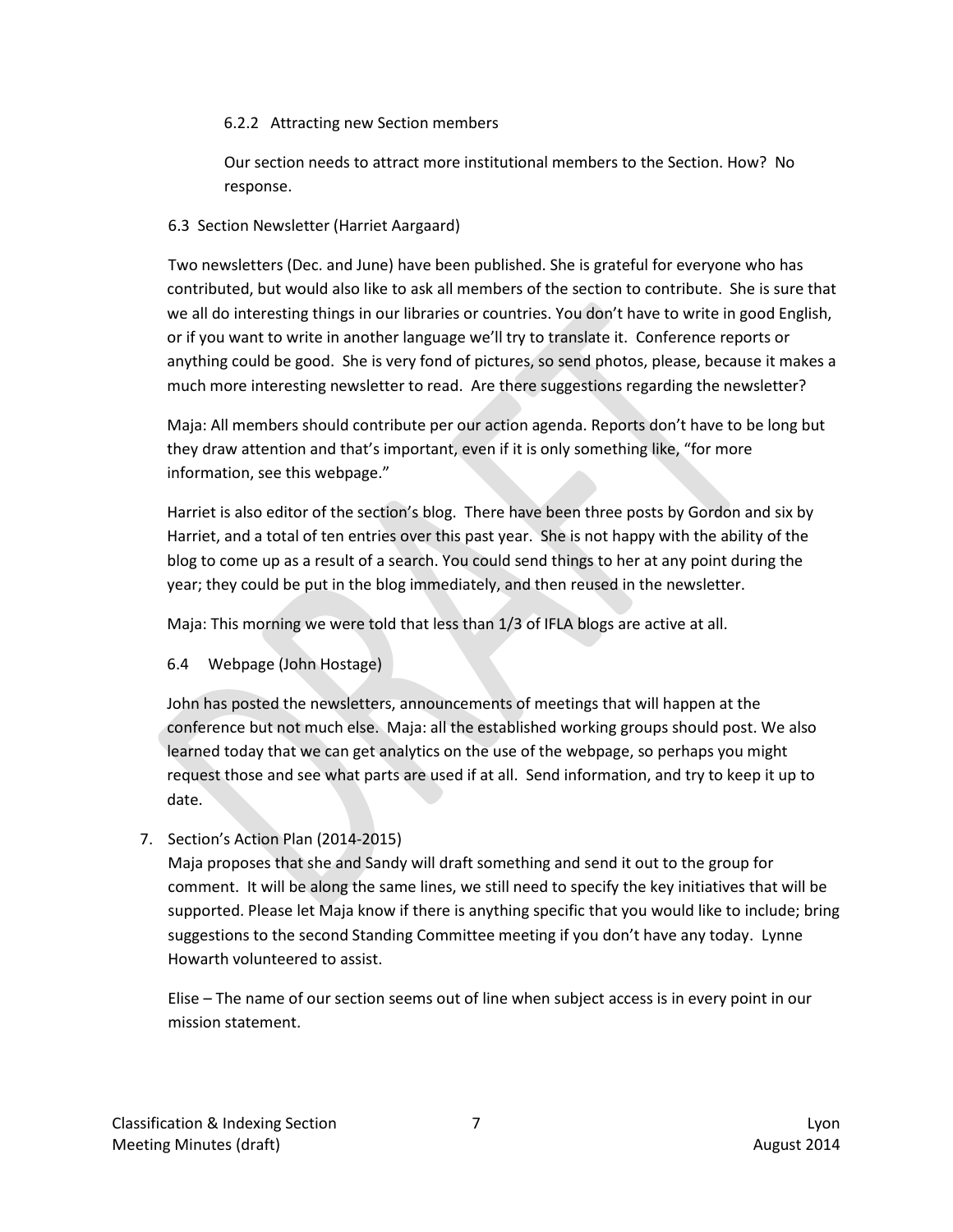8. Overview of the Lyon Conference Programme

8.1 Open Programme (John DeSantis)

Last year we spoke both of doing our own programme and also of combining our efforts but in the end he found himself coordinating a very large group. He acknowledged the individuals in this room -- Mauro, George, Lynne, Harriet – for their help with the process. They received many more papers than they were able to accommodate. Gordon stepped in and helped a great deal, particularly in setting up the schedule. At some point, Patrice approached John to see whether we received the same paper as the Standards Section (several Iranian papers had been submitted to both). One Iranian professor called to cancel (only one person from Iran registered for this conference), and said that a colleague would present for them. So we may be one paper short; if so, should it be pulled from the website? Almost all of the papers were translated (French to English and English to French) thanks to our wonderful colleagues at BnF. We had one of the highest percent of translated papers among the open sessions. The programme will take place all day on Monday with an hour break for lunch and two keynote speakers. Several volunteered for technical tasks during the session itself, and he thanks them for those. All papers have now been published, and only two have not been translated – one only because it arrived so late. It was an absolute pleasure to do this work, and he does anticipate a successful session. It is something that we should consider doing again in the future – not every year, and not with the same SCs (we might approach the AV Section, for example). Maja: Yes, otherwise, we move in the same circles and do the same thing every year. My only concern was maybe our original topic (use/reuse of metadata) did not really rise to the top. John DeSantis: some will touch on it. Maja: perhaps we might consider using the topic of use/reuse again in the future. We are all looking forward to that session.

9. 2015, Cape Town Conference Plans (15-21 August 2015)

**Theme:** "Dynamic Libraries: Access, Development and Transformation" Maja: Planning the next year's programme, its theme, ideas, who to liaison with is really best done during the conference while we are all here in Lyon.

Marie Balikova: In light of the overall theme for Cape Town suggests *— Dynamic Subject Access:* Development and Transformation.

Maja: Also begin thinking about a satellite conference in 2016. We have something of a tradition of doing satellite meetings every 3 years, by 2016 it will be four years since Tallinn. We have to propose it this year already if we are going to have it in the U.S. We have contacts in Columbus and also at Kent State that is close (by American standards).

# Other things?

Juli Beall: The International Dewey Users meeting will be on Tuesday, August 19 from 8:00-9:30 in this room. All are welcome, please come.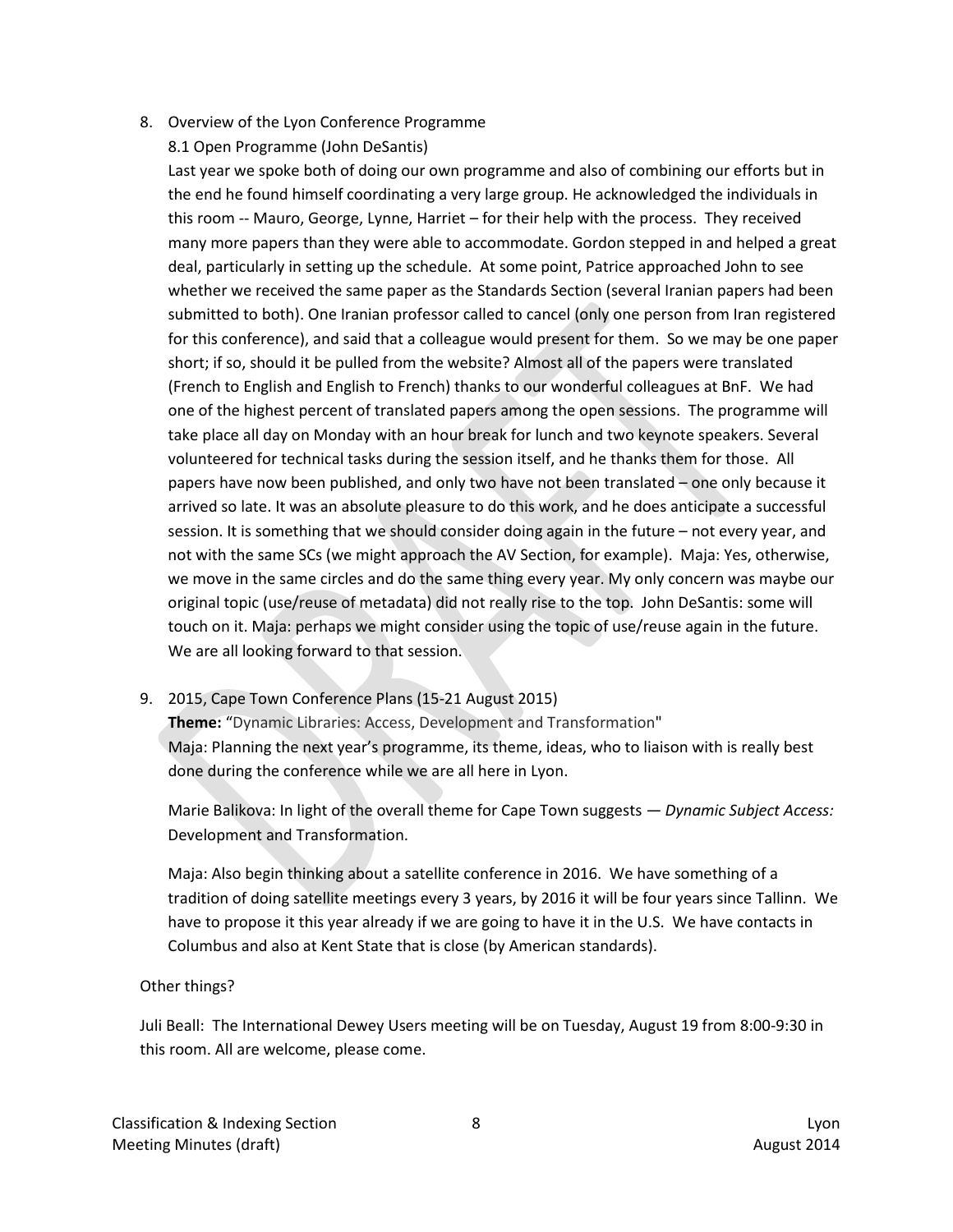SC1 was adjourned at 17:31.

# **SC2**

Introductions.

Bob Holley greeted us as one of the founding members of the section in 1981.

# 10. Discussion/Evaluation of Lyon Conference

# 10.1 Open programme evaluation

Maja: Thank you to the organizing committee for this big joint session. I know what an enormous effort this is, and would like to thank everyone for this valuable work, particularly to John DeSantis. I especially appreciated the introductions you gave in French.

John DeSantis: Not everything goes as we want it to. Although very successful; it was expected that one speaker would not attend, and that did occur which was fortunate as we did run short of time. It was unfortunate that we did not have time for any questions. Remember to take this into account for future planning, and schedule fewer papers. Force presenters to end on time (although this can be difficult). One pair of presenters went egregiously over time, and they were apologetic afterwards.

Maja: There was just one paper strictly on our (C&I) topics – an excellent paper, the Finnish one. In a way we would wish for more on our topic, but I understand you chose the best you could.

Lynne: The theme was strong enough to bring the papers together, and the programme was not disjointed as we were concerned that it might be. I would particularly like to thank two of the speakers, Gildas Illien and Françoise Bourdon, for the French language lesson on bibliographic control.

George: I took a count of the audience – approximately 220 people at the beginning of the morning, and approximately 207 in the afternoon.

Maja: Very good. Any more comments? It was an interesting experience to combine all these Standing Committees [Cataloguing, Bibliography, Classification & Indexing, and the UNIMARC Strategic Programme] but not something we would want to do every year.

# 10.2 Overall organization

Harriet: Some were not pleased with the translations, as not everyone is conversant in French. Maja did hear that some were not audible. Janis: I find myself confused by the translations and try to focus on the English slides instead. Several of the presentations made it well worth the entire day. John Hostage: My understanding is that IFLA uses volunteer translators; the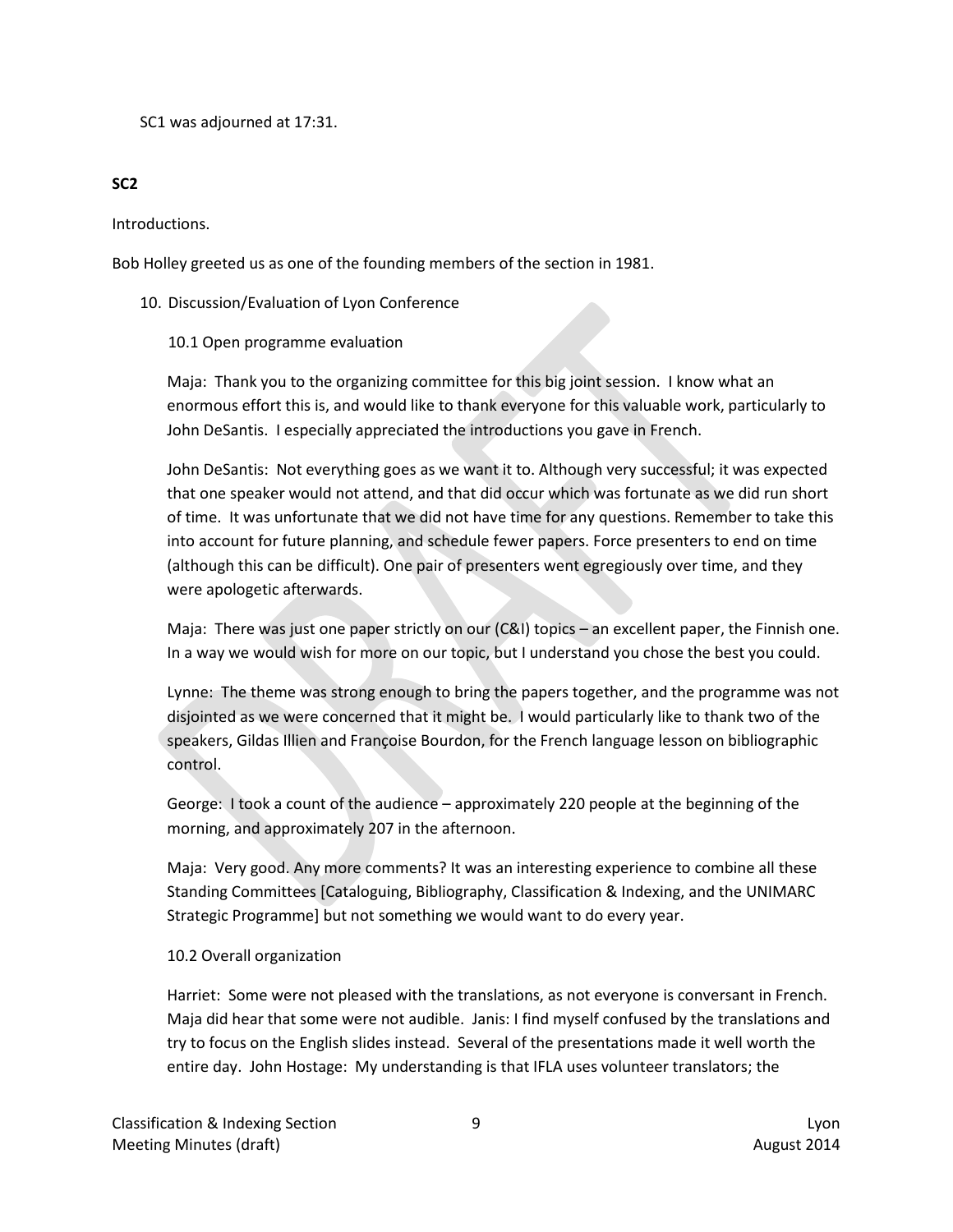translation work is very specialized and not easy to do. It is a problem that people listening get half the content. It is my understanding that sometimes one translator is translating from another. Marie-France Plassard's translations are always of high quality.

John Hostage: WiFi should not have been blocked in the meeting rooms. Harriet: It was also a problem that you had to log into it which should not be.

Lynne: I would like to convey deep gratitude to the volunteers. They were consistently cheerful. Only one problem was when the volunteers were telling attendees that most of the opening session presentations would be in English, which they were not.

John Hostage: I agree that having to log in each time for the WiFi was a problem. The procedure for getting the headsets for translations was very inefficient. They scanned the barcode, wrote the number down, and then rescanned and re-recorded. This also required headsets to be returned to the same station where they were picked up.

Gordon: I was very disappointed to find the usual situation of no chairs for observers in the Standing Committee meetings and resulted in the usual 15 minutes of scrambling to find chairs. There are often more observers than members and chairs are needed. There was no presence in the program of the Working Groups when we are trying to make our work more visible, and recruit new people. There was no catering for these groups. Stairs were blocked off in the convention centre, signs pointed in opposite directions. Transportation for the cultural evening was basically a disaster.

Janis: If you needed to print something off, and unless you were a VIP, there were no facilities for doing that.

George: Having microphones available for IFLA SC meetings has been a great improvement, and having coffee and water available was also appreciated. Information about the cultural evening wasn't that readily available.

Maja: I am concerned that the term "cultural evening" did not really describe this particular event. It was a nice party. As a trend, the program is becoming more and more fragmented. This year there were many sessions off site and this should be a concern to IFLA. Once you have an offsite meeting, people have to register for it, and this really reflects on the whole experience of the conference. There were very few over-arching things that would make the conference more consistent, interesting, and cohesive.

# 11. IFLA matters

Report on how to make your unit a success

Report on [Standards manual](http://www.ifla.org/node/8719) (concurrent with the meeting above)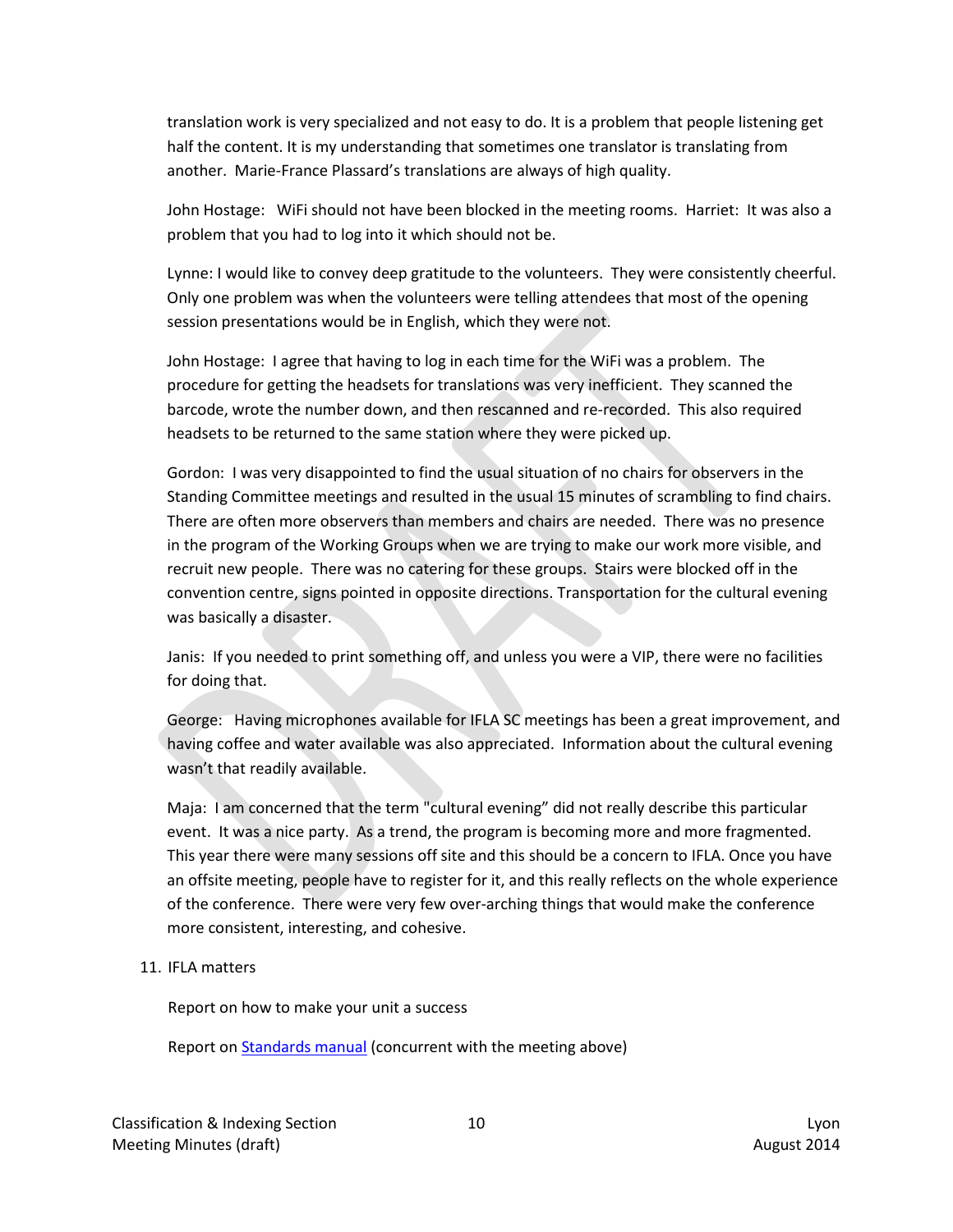Patrice: Since the launch of the standards manual, we are already revising it. Small things but important things. Regarding the [IFLA Library](http://library.ifla.org/) – this is definitely in development; we are pushing the timetable to have a section on standards, a place for standards that have lapsed, a place for print standards that have been digitized. This is on our work plan for the coming year – to start organizing this IFLA Library so that it is not just conference papers but also includes what we need to do our work, such as standards. Continue to pressure IFLA HQ regarding IFLA Library. Use your Division Chair to do this; get that person working and use them when they are at Division meetings. Unfortunately for us, Joanne Yeomans' replacement (maternity leave) is still in the learning process. Joanne's mandate was to start developing the IFLA Library but that's been put on hold for a little bit.

Patrice: The Standards Committee is planning a satellite meeting for Cape Town on Aug. 13-14 at the University of the Western Cape. Work this into your work plan if you can – if you are about to produce a new standard or guideline, or have recently finished something – be sure that you are reaching out to your audience and getting feedback. If we have done something it needs to have a purpose. This is the message we want to get across – to make your work relevant. We must go the extra step to be in touch with those actually using our standards. The call for papers will come in Oct. or Nov.

# Division III officers meeting (Maja Žumer)

During this meeting there was a break out session that paired us with the former Division IV sections. The Bibliography Section asked that we consider a common newsletter (not as a replacement but in addition). We all thought that it was a nice idea, and we'll see how things develop. It might be accomplished by selecting entries from each of our existing newsletters. The Bibliography Section will initiate further activities. IFLA Library was also a topic that came up, for example the content such as older papers and proceedings are not all there. But the majority of our comments were that the retrieval was not functional which makes it not a good reflection on IFLA. There is so much collective knowledge in all four sections that really could contribute to the improvement of the IFLA Library. We could offer our services. It isn't just doing it at the IFLA office, or hiring – we know. Our Division chair was very concerned about how we might package that reflection. So we'll see how things go.

# 12. Unfinished business or updates from the first meeting

# 12.1 2015 Cape Town Conference Plans

Maja: The Cataloging section program for 2015 will include PRESSoo, FRBRoo, and LAM (libraries, archives, and museums) as a general topic. Unless we want to address subject access in archives, we don't quite fit in there. My other thought is that our original plan for this year was on use/reuse of metadata; this was not really addressed by this year's open programme and so I feel that this topic is still open and could be used. Other comments?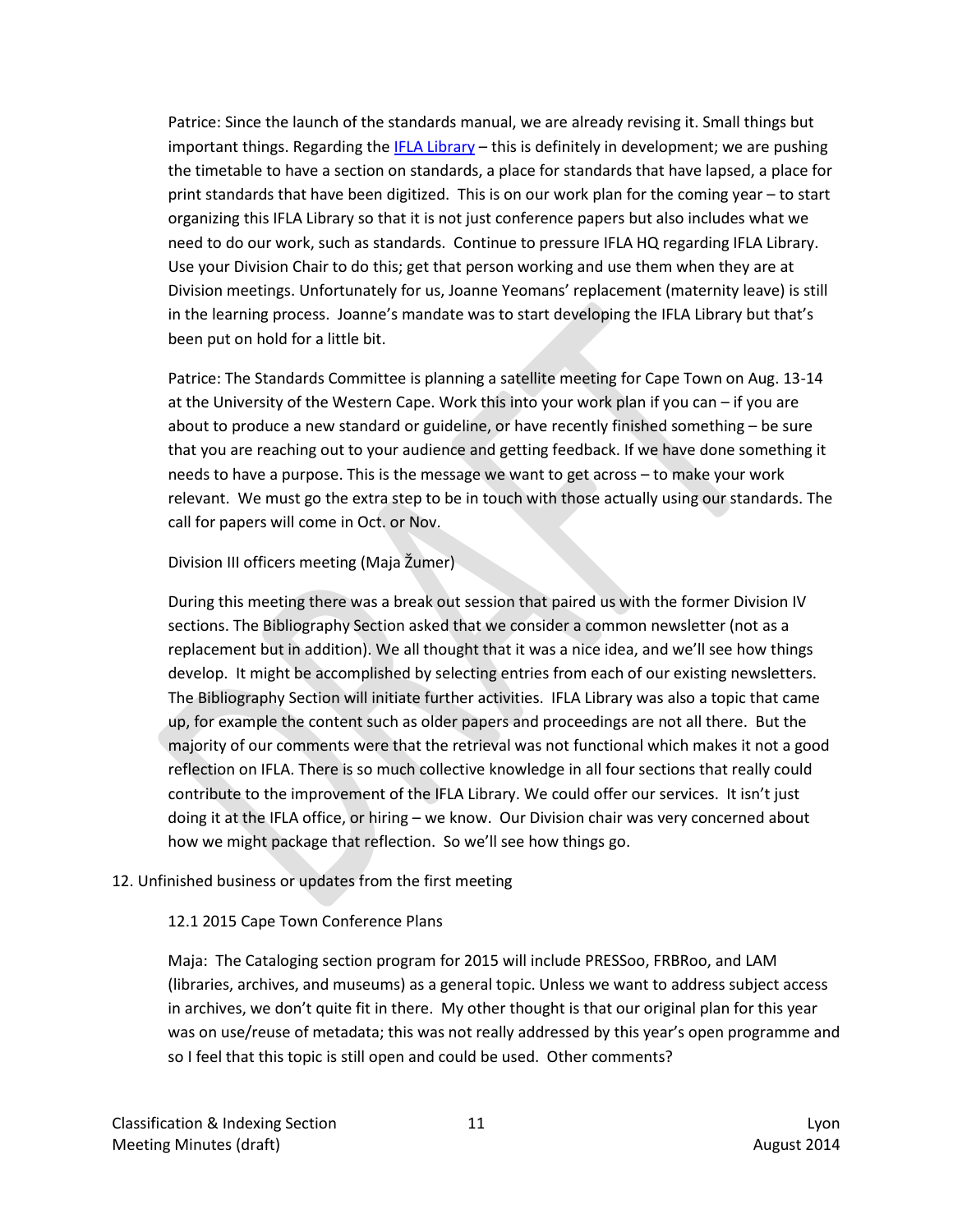Harriet: I don't think that we could participate in the PRESSoo or FRBRoo program, but I want to attend, of course. So, I think the use/re-use – the idea of making our data available to others and for us to use what is out there is a good one. Could we work with the AV or Bibliography sections? I want to attend the programme committee.

Pat Riva: The Bibliography Section talked about planning their programme on how the legal deposit of e-resources is affecting national bibliographies. They may contact the National Libraries group, and are considering an African speaker to do a keynote on something relevant to that topic.

Tiiu: We will have a satellite meeting in America in 2016, and so could cooperate with another section that year. I think we should cooperate with University research libraries for a program. Something about subject access, big data, data mining, open data.

Maja: we could contact them and see if they would be willing.

John DeSantis: Topics that encompass data and big data are big in the U.S. right now.

Harriet: I think that all the developers and technicians really think that big data is the answer; you will get subject access out of big data, out of digitized books (and therefore it is not important to provide subject access). In Sweden we do not digitize everything like they do in Norway. It is a really interesting subject, but we need to ascertain that we will include subject access, and not just big data.

Gordon: Subject access to specialized materials, such as A/V, legal deposit, specialized collections of materials. Maja: This is exactly a case of use/reuse. I agree that could be a good sub-topic.

Mauro: We have to work to develop access approach to the international cataloguing principles – the subject access part of ICP

Rehab: Bibliography, Cataloguing, and Classification & Indexing have a lot of areas that overlap but this section needs to have something more in depth – indexing, vocabularies from the point of view of systems, something more oriented to the section itself. The objective at the end is to reinforce this area. We are more inclined to be very specialized, to go into depth.

Maja: Joint sessions give you a bigger time slot and maybe the added value of looking at the topic from two points of view, but the disadvantage is that your specific topics may get lost in it. So, perhaps this coming year is the time to be on our own.

Lynne: At [ASIS&T](http://www.asis.org/) last year there was a full day of papers on big data, and it would fit very well within the theme of dynamic libraries.

Maja: Let's form a committee who will take one of these ideas and move it forward. Harriet, George, Maja, Elisa, and Ulrike all volunteered. Maja: The plan is we will go on to develop our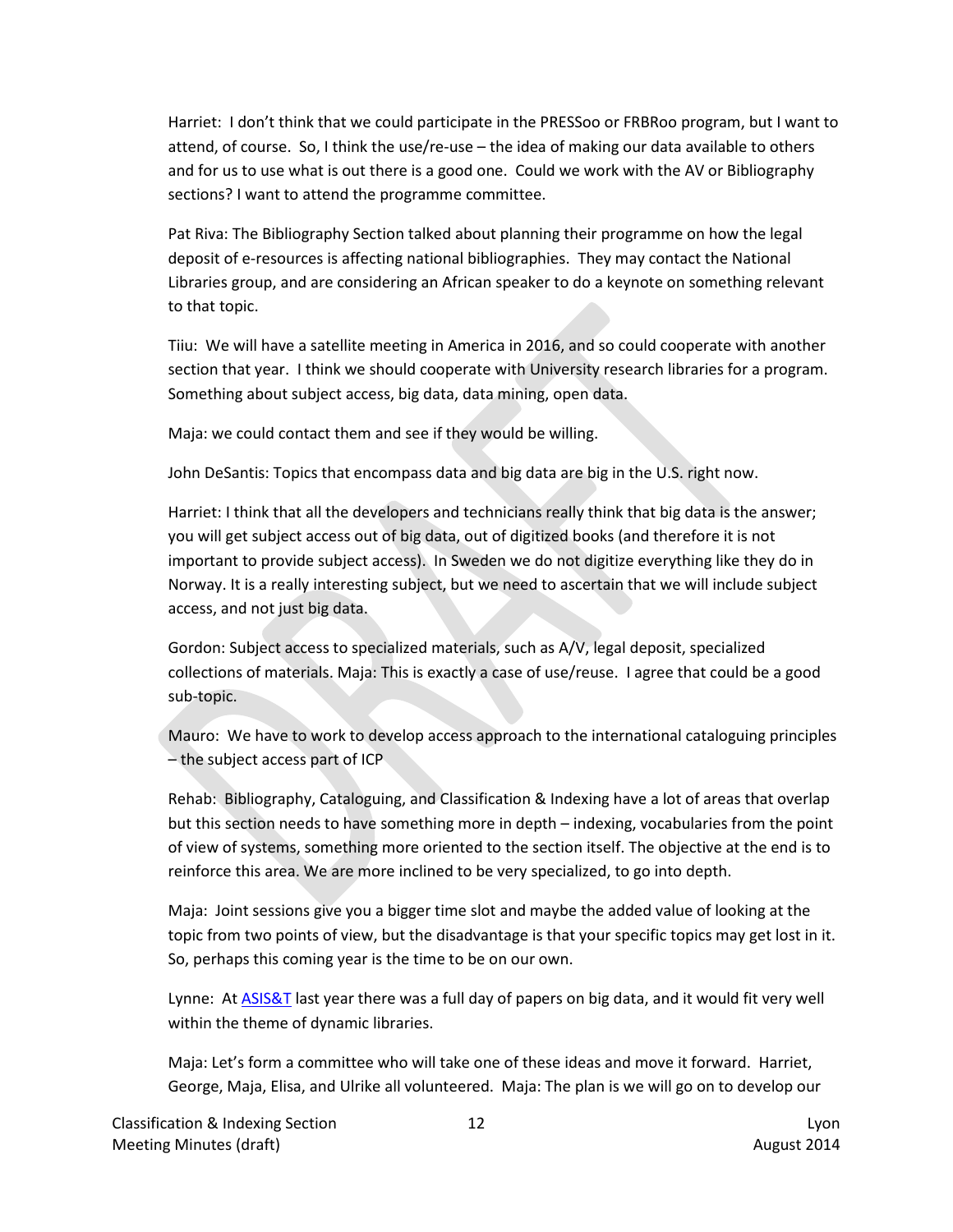own programme, and communicate by email; unless we are contacted by another section. The call should probably go out during September or October? Should we ask for full papers, or just abstracts or extended abstracts? People will be more committed if we ask for full papers. We'll discuss it.

12.2 Satellite Conference in 2016 (IFLA will be in Columbus, Ohio, in the U.S.)

We have an offer from Kent State University to host a satellite conference either on their site or on their satellite campus in Columbus. Sandy volunteered to assist with local planning. We'll go with whatever place will work better for practical reasons – either Thursday and Friday morning or – well, it is still two years away. The Working Group on Subject Access in the Changing Environment had an idea about selecting novel ideas, wonderful ideas about subject access – these might make a good satellite meeting, so you would learn and know who to turn to. What do you think, or other proposals? Elise: Looking for good use cases that would allow others to return to their institutions and argue more successfully for subject access.

George: Is "revolutionizing" too strong? Elise: It might intimidate some people from submitting.

Maja: Estimate for number of contributors? Perhaps 150? We had around 100 in Tallinn.

Janis: If we go with something about genre/form, this topic is huge in the U.S. right now, and so we might get a whole lot of Americans there and would be good to err on the side of more than less. Other topics might include creating vocabularies, using vocabularies in new ways.

George: So it could also include papers on genre/form?

Maja: Yes, of course, as long as we are making sure that everyone understands that genres are not topics. We could have a broad call for papers, and then combine papers into clusters.

Volunteers for the programme for the satellite meeting… anyone? Lynne, John DeSantis, Janis, Harriet, Maja, and Sandy for local arrangements all volunteered. If you decide later that you would like to join either planning committee or working group, please just email your interest.

# 12.3 Project Proposals

Maja: Project funding is for 2 years, and so this year our WG will only do online meetings. Proposals are typically due in mid-November. George, how about your working group?

George: I don't believe that they will try to meet face to face during the coming year but the working group will be meeting today immediately after this meeting and they will consider it.

Maja: Any other projects coming? No. If there is anything let me know.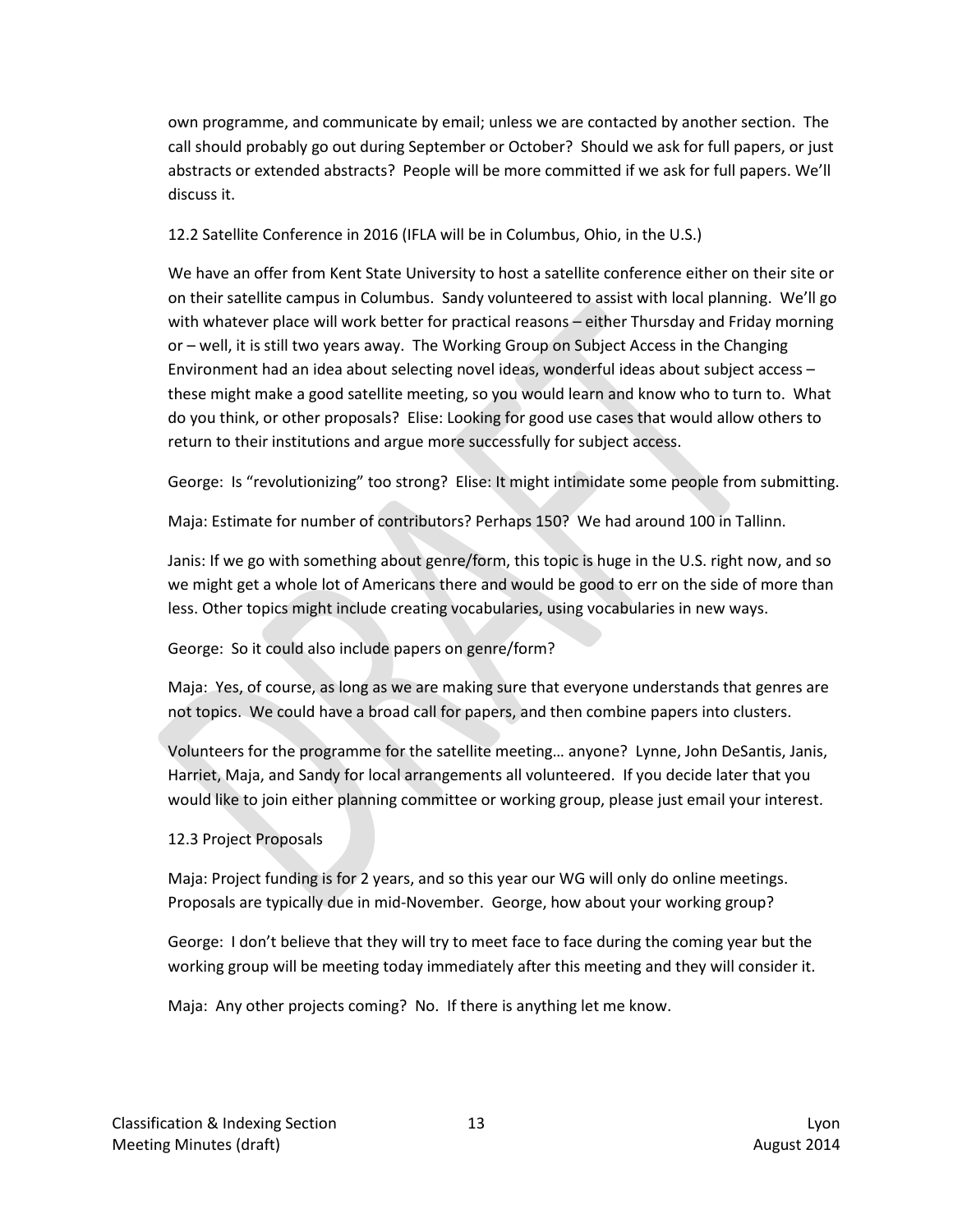#### 13. Other business

Lynne: I was very struck at this conference by sessions on services to marginalized communities and am wondering about the potential for considering a WG or project that looked at Guidelines for Subject Access for [fill in the blank]. So many of our subject access systems have been defined with the "core group" in mind, if I can put it that way. Lana Soglasnova spoke on the design of thesaurus within a workplace safety compensation environment. There was an indigenous, social justice, LGBT programme, and this is something that this section might think of. There are guidelines regarding sight disabilities. This is a huge area that we might want to explore in some way and to think about some way we might provide guidelines and pass them along in terms of best use, best case, best practice – a good way to liaise with other groups, to invite others to be part of our section, to be socially engaged.

Maja: A huge topic, which we would have to do one-by-one, case-by-case. Should we approach the sections dealing with those kinds of populations, and explore whether they feel any need for it, and offer our…

Lynne: We might enter into a dialogue. We don't want to condescend. We would want to talk with people in other sections – not specific to developing any systems, per say - but about what principles are important.

Maja: As a first step could we show our readiness. Lynne, could you begin?

Lynne: Sure, I could have some conversations.

Maja: OK, we'll see and then form a working group of some kind. Yes, please do. Does the standing committee agree? Yes (much head nodding)

Joanne Bélair asked John DeSantis to pass on her greetings.

Maja: Regarding the name of our section. We are all slightly unhappy with our current name. The terminology in this area is a bit imprecise. Understanding has eroded; both geographically and in different areas of our profession. It is considered old fashioned. What about, 'Section on Subject Access'?

Bob Holley: He doesn't remember what the original name was in 1981; the name was changed to current name in the 1980s. This Section did have a Satellite meeting in Columbus (at OCLC) in 2001.

Dorothy McGarry: She thinks that it was "Classification and Subject Cataloguing"

Elena Zagorsky: No, she does not agree to a name change. Consider how long the section has had its name. We need more discussion.

Maja – Yes, it is about identity.